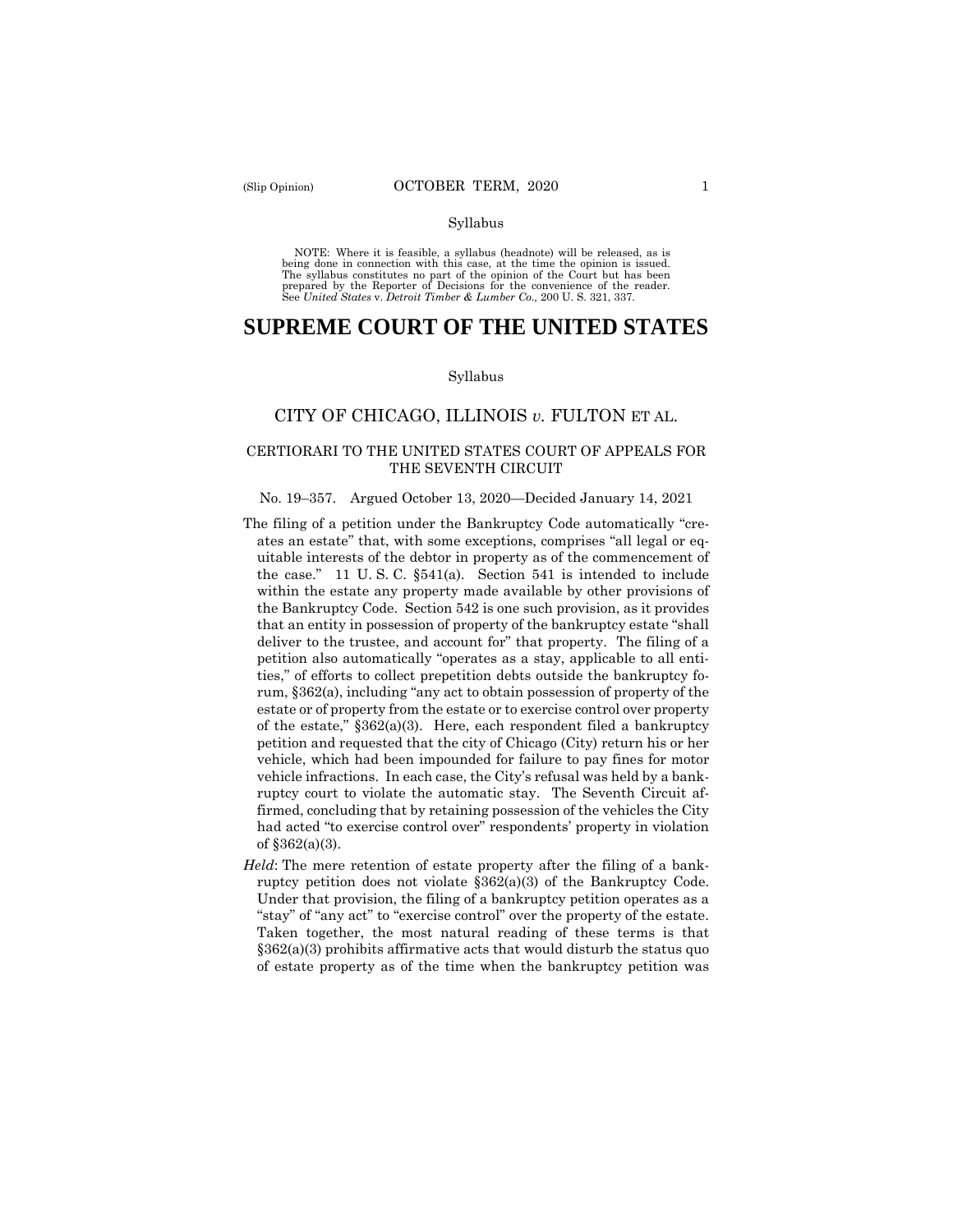#### Syllabus

 $§542(a)$  or some other indication that it was so transforming  $§362(a)(3)$ . filed. Respondents' alternative reading would create at least two serious problems. First, reading §362(a)(3) to cover mere retention of property would render §542's central command—that an entity in possession of certain estate property "shall deliver to the trustee . . . such property"—largely superfluous, even though §542 appears to be the provision governing the turnover of estate property. Second, respondents' reading would render the commands of §362(a)(3) and §542 contradictory. Section 542 carves out exceptions to the turnover command. Under respondents' reading, an entity would be required to turn over property under §362(a)(3) even if that property were exempt from turnover under §542. The history of the Bankruptcy Code confirms the better reading. The Code originally included both  $\S 362(a)(3)$ and §542(a), but the former provision lacked the phrase "or to exercise control over property of the estate." When that phrase was later added by amendment, Congress made no mention of transforming §362(a)(3) into an affirmative turnover obligation. It is unlikely that Congress would have made such an important change simply by adding the phrase "exercise control," rather than by adding a cross-reference to Pp. 3–7.

926 F. 3d 916, vacated and remanded.

ALITO, J., delivered the opinion of the Court, in which all other Members joined, except BARRETT, J., who took no part in the consideration or decision of the case. SOTOMAYOR, J., filed a concurring opinion.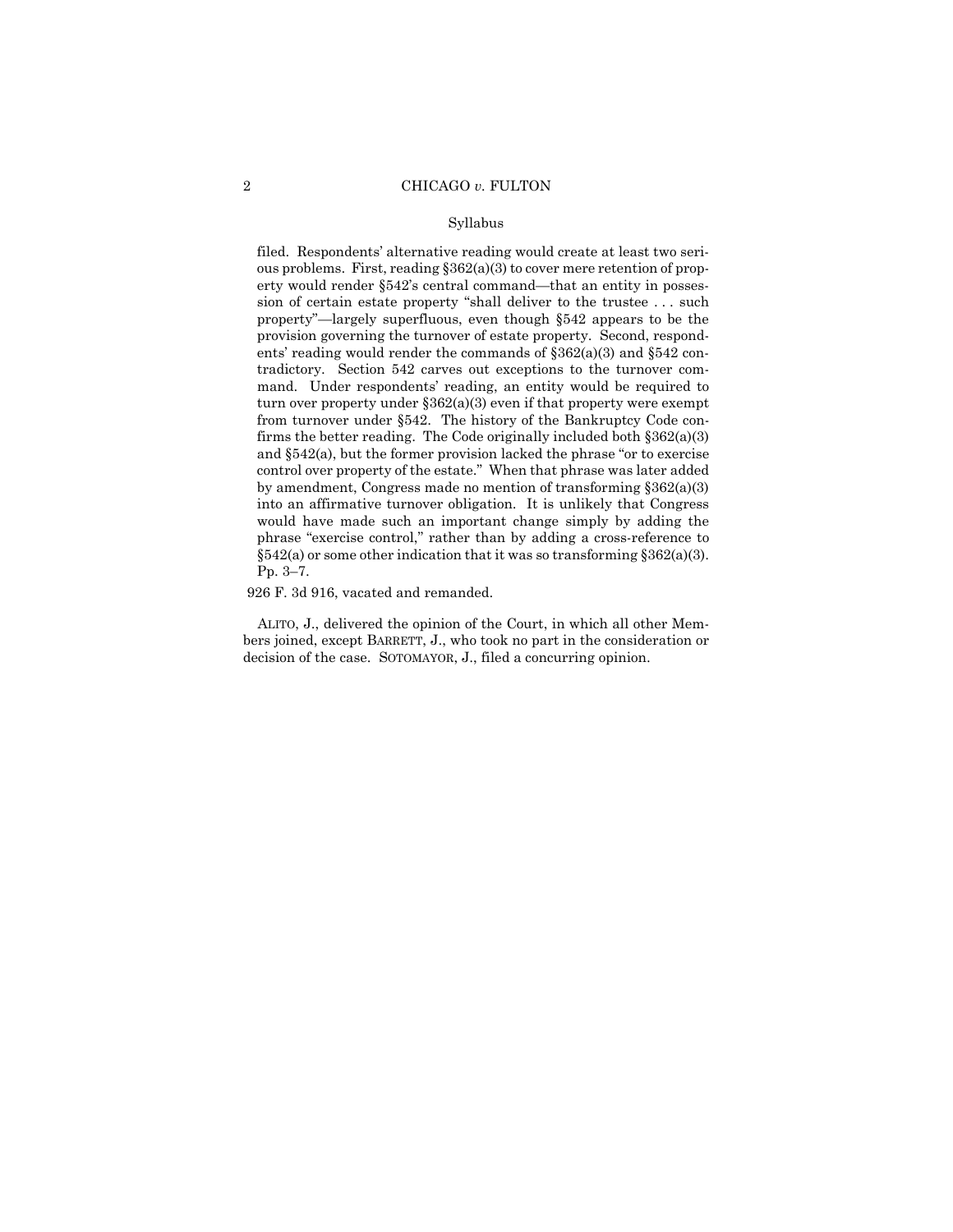NOTICE: This opinion is subject to formal revision before publication in the preliminary print of the United States Reports. Readers are requested to notify the Reporter of Decisions, Supreme Court of the United States, Wash-ington, D. C. 20543, of any typographical or other formal errors, in order that corrections may be made before the preliminary print goes to press.

# $\frac{1}{2}$  ,  $\frac{1}{2}$  ,  $\frac{1}{2}$  ,  $\frac{1}{2}$  ,  $\frac{1}{2}$  ,  $\frac{1}{2}$  ,  $\frac{1}{2}$ **SUPREME COURT OF THE UNITED STATES**

#### $\frac{1}{2}$  ,  $\frac{1}{2}$  ,  $\frac{1}{2}$  ,  $\frac{1}{2}$  ,  $\frac{1}{2}$  ,  $\frac{1}{2}$ No. 19–357

# CITY OF CHICAGO, ILLINOIS, PETITIONER *v.*  ROBBIN L. FULTON, ET AL.

# ON WRIT OF CERTIORARI TO THE UNITED STATES COURT OF APPEALS FOR THE SEVENTH CIRCUIT

#### [January 14, 2021]

### JUSTICE ALITO delivered the opinion of the Court.

 the bankruptcy forum. *Ritzen Group, Inc.* v. *Jackson Masonry, LLC*, 589 U. S. \_\_\_, \_\_\_\_\_  $(2020)$  (slip op., at 6–7). When a debtor files a petition for bankruptcy, the Bankruptcy Code protects the debtor's interests by imposing an automatic stay on efforts to collect prepetition debts outside Those prohibited efforts include "any act . . . to exercise control over property" of the bankruptcy estate. 11 U. S. C.  $§362(a)(3)$ . The question in this case is whether an entity violates that prohibition by retaining possession of a debtor's property after a bankruptcy petition is filed. We hold that mere retention of property does not violate  $§362(a)(3).$ 

I

Under the Bankruptcy Code, the filing of a bankruptcy petition has certain immediate consequences. For one thing, a petition "creates an estate" that, with some exceptions, comprises "all legal or equitable interests of the debtor in property as of the commencement of the case."  $§541(a)(1)$ . Section 541 "is intended to include in the estate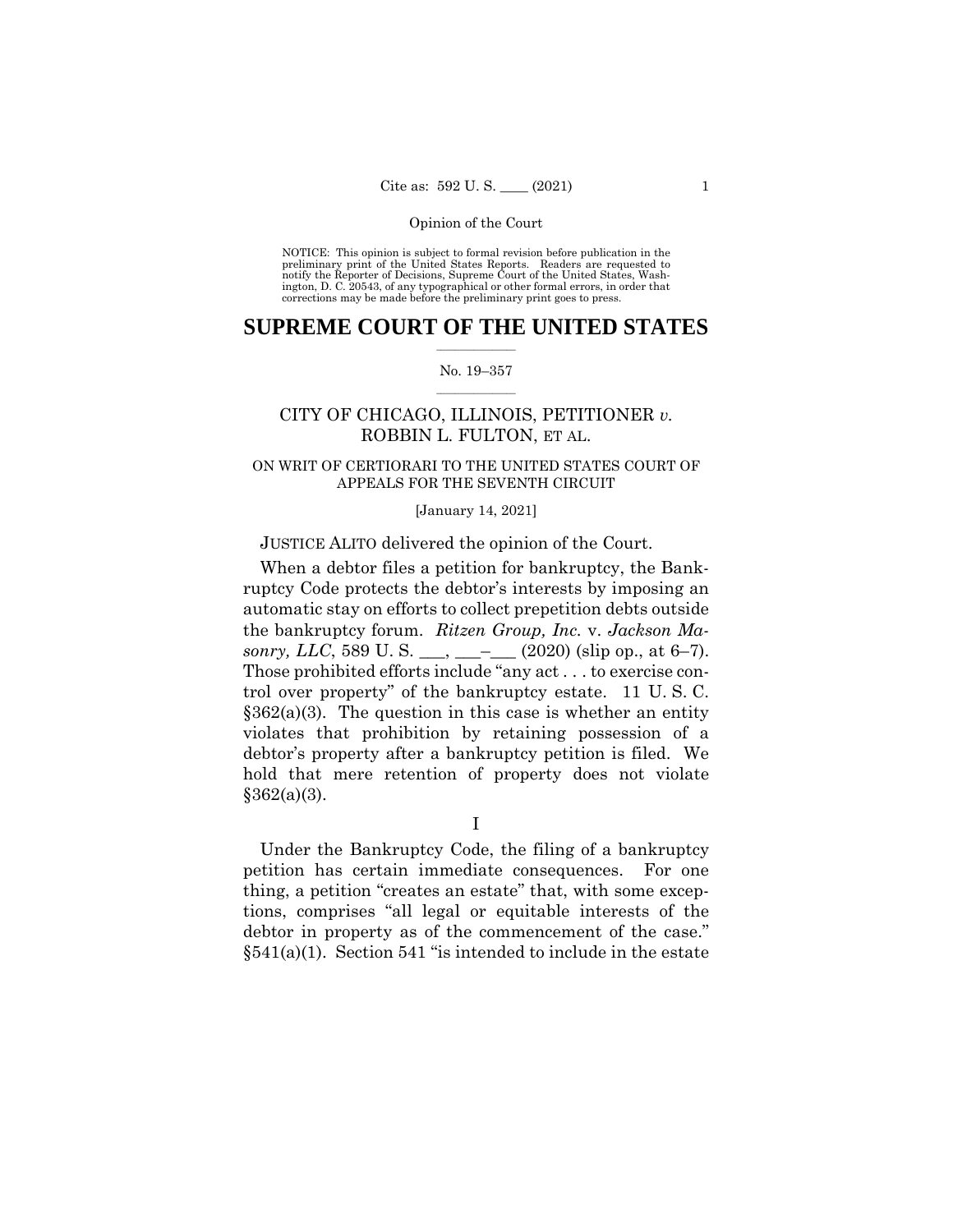#### Opinion of the Court

any property made available to the estate by other provisions of the Bankruptcy Code." *United States* v. *Whiting Pools*, *Inc*., 462 U. S. 198, 205 (1983). One such provision, §542, is important for present purposes. Titled "Turnover of property to the estate," §542 provides, with just a few exceptions, that an entity (other than a custodian) in possession of property of the bankruptcy estate "shall deliver to the trustee, and account for" that property.

A second automatic consequence of the filing of a bankruptcy petition is that, with certain exceptions, the petition "operates as a stay, applicable to all entities," of efforts to collect from the debtor outside of the bankruptcy forum. §362(a). The automatic stay serves the debtor's interests by protecting the estate from dismemberment, and it also benefits creditors as a group by preventing individual creditors from pursuing their own interests to the detriment of the others. Under the Code, an individual injured by any willful violation of the stay "shall recover actual damages, including costs and attorneys' fees, and in appropriate circumstances, may recover punitive damages."  $§362(k)(1)$ .

Among the many collection efforts prohibited by the stay is "any act to obtain possession of property of the estate or of property from the estate or *to exercise control over property of the estate*." §362(a)(3) (emphasis added). The prohibition against exercising control over estate property is the subject of the present dispute.

In the case before us, the city of Chicago (City) impounded each respondent's vehicle for failure to pay fines for motor vehicle infractions. Each respondent filed a Chapter 13 bankruptcy petition and requested that the City return his or her vehicle. The City refused, and in each case a bankruptcy court held that the City's refusal violated the automatic stay. The Court of Appeals affirmed all of the judgments in a consolidated opinion. *In re Fulton*, 926 F. 3d 916 (CA7 2019). The court concluded that "by retaining possession of the debtors' vehicles after they declared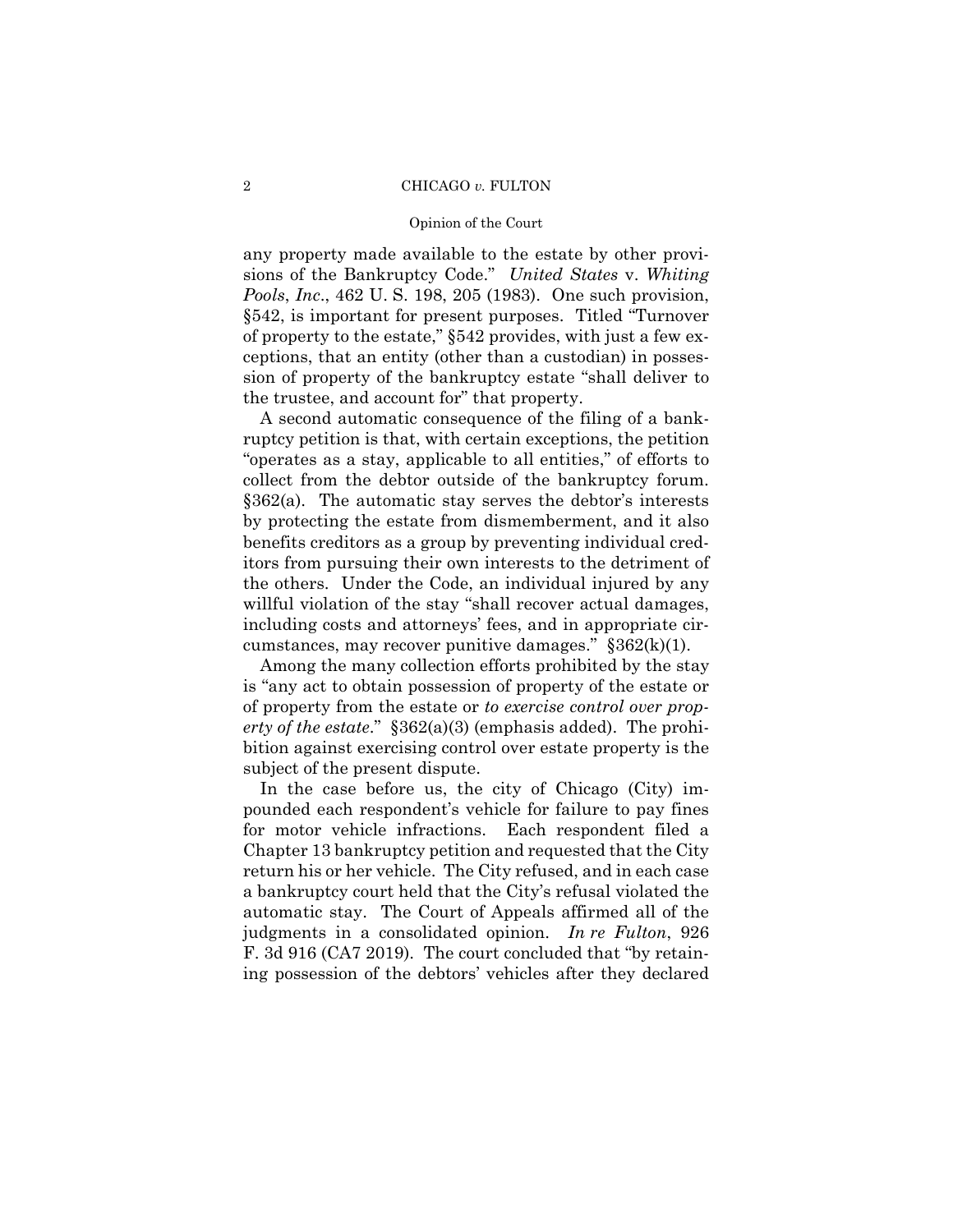bankruptcy," the City had acted "to exercise control over" respondents' property in violation of §362(a)(3). *Id.,* at 924– 925. We granted certiorari to resolve a split in the Courts of Appeals over whether an entity that retains possession of the property of a bankruptcy estate violates  $\S 362(a)(3)$ . 589 U. S. \_\_\_ (2019). We now vacate the judgment below.

# II

The language used in  $\S 362(a)(3)$  suggests that merely retaining possession of estate property does not violate the automatic stay. Under that provision, the filing of a bankruptcy petition operates as a "stay" of "any act" to "exercise control" over the property of the estate. Taken together, the most natural reading of these terms—"stay," "act," and "exercise control"—is that  $\S 362(a)(3)$  prohibits affirmative acts that would disturb the status quo of estate property as of the time when the bankruptcy petition was filed.

Taking the provision's operative words in turn, the term "stay" is commonly used to describe an order that "suspend[s] judicial alteration of the status quo." *Nken* v. *Holder*, 556 U. S. 418, 429 (2009) (brackets in original; internal quotation marks omitted). An "act" is "[s]omething done or performed . . . ; a deed." Black's Law Dictionary 30 (11th ed. 2019); see also Webster's New International Dictionary 25 (2d ed. 1934) ("that which is done," "the exercise of power," "a deed"). To "exercise" in the sense relevant here means "to bring into play" or "make effective in action." Webster's Third New International Dictionary 795 (1993). And to "exercise" something like control is "to put in practice or carry out in action." Webster's New International

<sup>1152 (</sup>CA9 1996), and *In re Knaus*, 889 F. 2d 773, 774-775 (CA8 1989), <sup>1</sup> Compare *In re Fulton*, 926 F. 3d 916, 924 (CA7 2019), *In re Weber*, 719 F. 3d 72, 81 (CA2 2013), *In re Del Mission Ltd.*, 98 F. 3d 1147, 1151– 1152 (CA9 1996), and *In re Knaus*, 889 F. 2d 773, 774–775 (CA8 1989), with *In re Denby-Peterson*, 941 F. 3d 115, 132 (CA3 2019), and *In re Cowen*, 849 F. 3d 943, 950 (CA10 2017).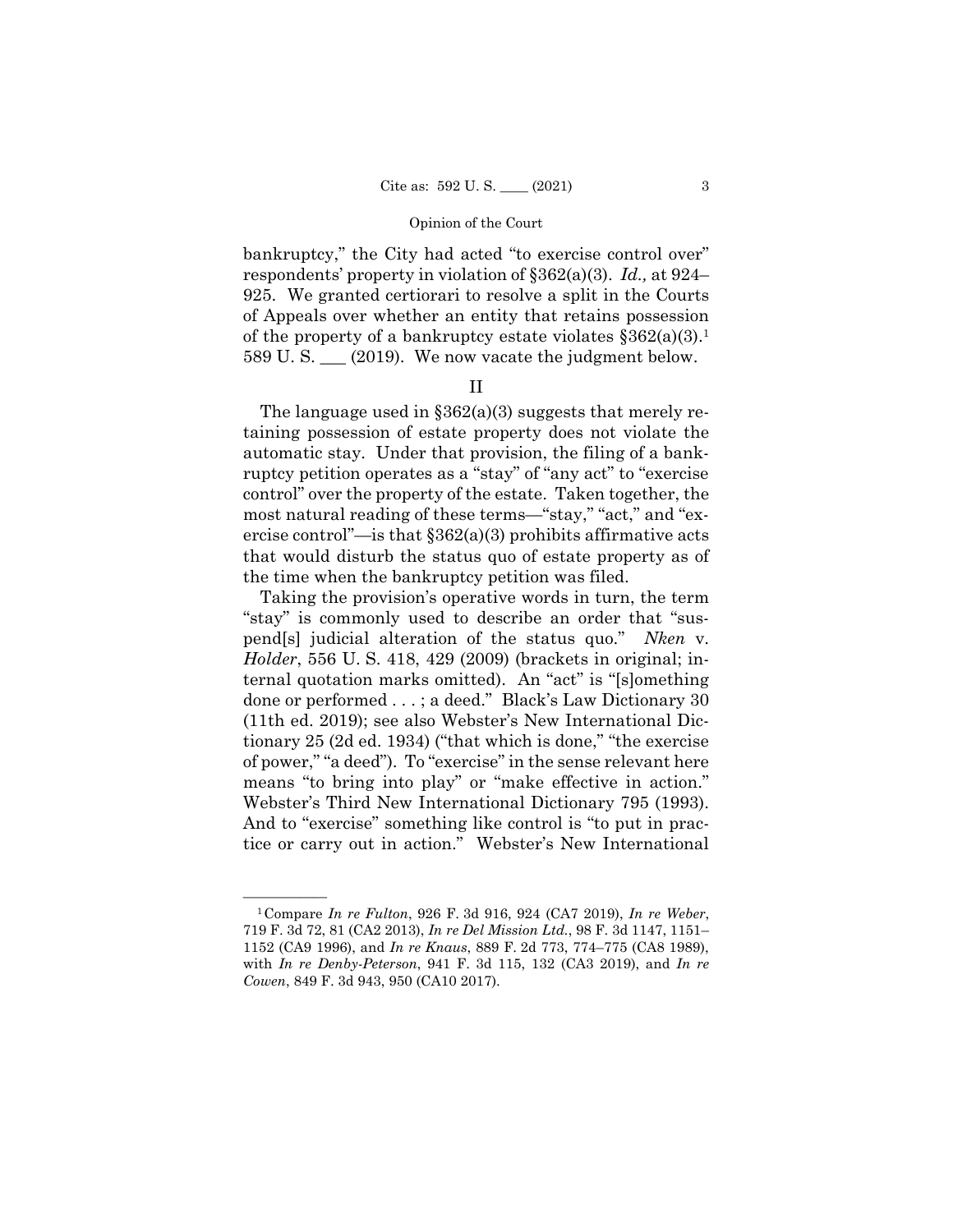#### Opinion of the Court

Dictionary, at 892. The suggestion conveyed by the combination of these terms is that  $\S 362(a)(3)$  halts any affirmative act that would alter the status quo as of the time of the filing of a bankruptcy petition.

We do not maintain that these terms definitively rule out the alternative interpretation adopted by the court below and advocated by respondents. As respondents point out, omissions can qualify as "acts" in certain contexts, and the term "'control'" can mean "'to have power over.'" *Thompson* v. *General Motors Acceptance Corp.*, 566 F. 3d 699, 702 (CA7 2009) (quoting Merriam-Webster's Collegiate Dictionary 272 (11th ed. 2003)). But saying that a person engages in an "act" to "exercise" his or her power over a thing communicates more than merely "having" that power. Thus the language of §362(a)(3) implies that something more than merely retaining power is required to violate the disputed provision.

Any ambiguity in the text of §362(a)(3) is resolved decidedly in the City's favor by the existence of a separate provision, §542, that expressly governs the turnover of estate property. Section 542(a), with two exceptions, provides as follows:

"[A]n entity, other than a custodian, in possession, custody, or control, during the case, of property that the trustee may use, sell, or lease under section 363 of this title, or that the debtor may exempt under section 522 of this title, shall deliver to the trustee, and account for, such property or the value of such property, unless such property is of inconsequential value or benefit to the estate."

 faith transfers to satisfy certain life insurance obligations. The exceptions to §542(a) shield (1) transfers of estate property made from one entity to another in good faith without notice or knowledge of the bankruptcy petition and (2) good-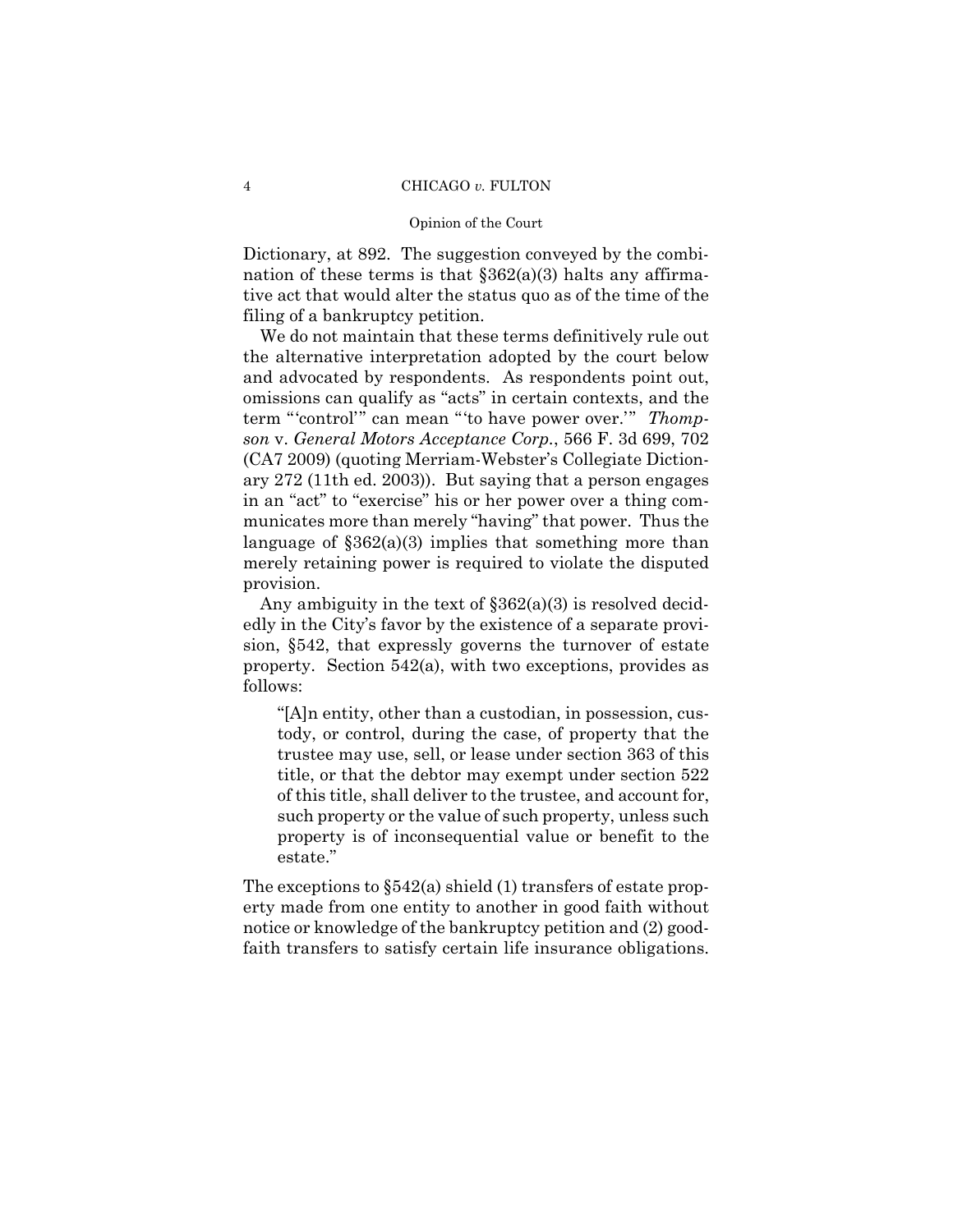See  $\S542(c)$ , (d). Reading  $\S362(a)(3)$  to cover mere retention of property, as respondents advocate, would create at least two serious problems.

First, it would render the central command of §542 largely superfluous. "The canon against surplusage is strongest when an interpretation would render superfluous another part of the same statutory scheme." *Yates* v. *United States*, 574 U. S. 528, 543 (2015) (plurality opinion; internal quotation marks and brackets omitted). Reading "any act ... to exercise control" in  $\S 362(a)(3)$  to include merely retaining possession of a debtor's property would make that section a blanket turnover provision. But as noted, §542 expressly governs "[t]urnover of property to the estate," and subsection (a) describes the broad range of property that an entity "shall deliver to the trustee." That mandate would be surplusage if §362(a)(3) already required an entity affirmatively to relinquish control of the debtor's property at the moment a bankruptcy petition is filed.

Respondents and their *amici* contend that §542(a) would still perform some work by specifying the party to whom the property in question must be turned over and by requiring that an entity "account for  $\dots$  the value of" the debtor's property if the property is damaged or lost. But that is a small amount of work for a large amount of text in a section that appears to be the Code provision that is designed to govern the turnover of estate property. Under this alternative interpretation,  $\S 362(a)(3)$ , not  $\S 542$ , would be the chief provision governing turnover—even though §362(a)(3) says nothing expressly on that question. And §542 would be reduced to a footnote—even though it appears on its face to be the governing provision. The better account of the two provisions is that §362(a)(3) prohibits collection efforts outside the bankruptcy proceeding that would change the status quo, while §542(a) works within the bankruptcy process to draw far-flung estate property back into the hands of the debtor or trustee.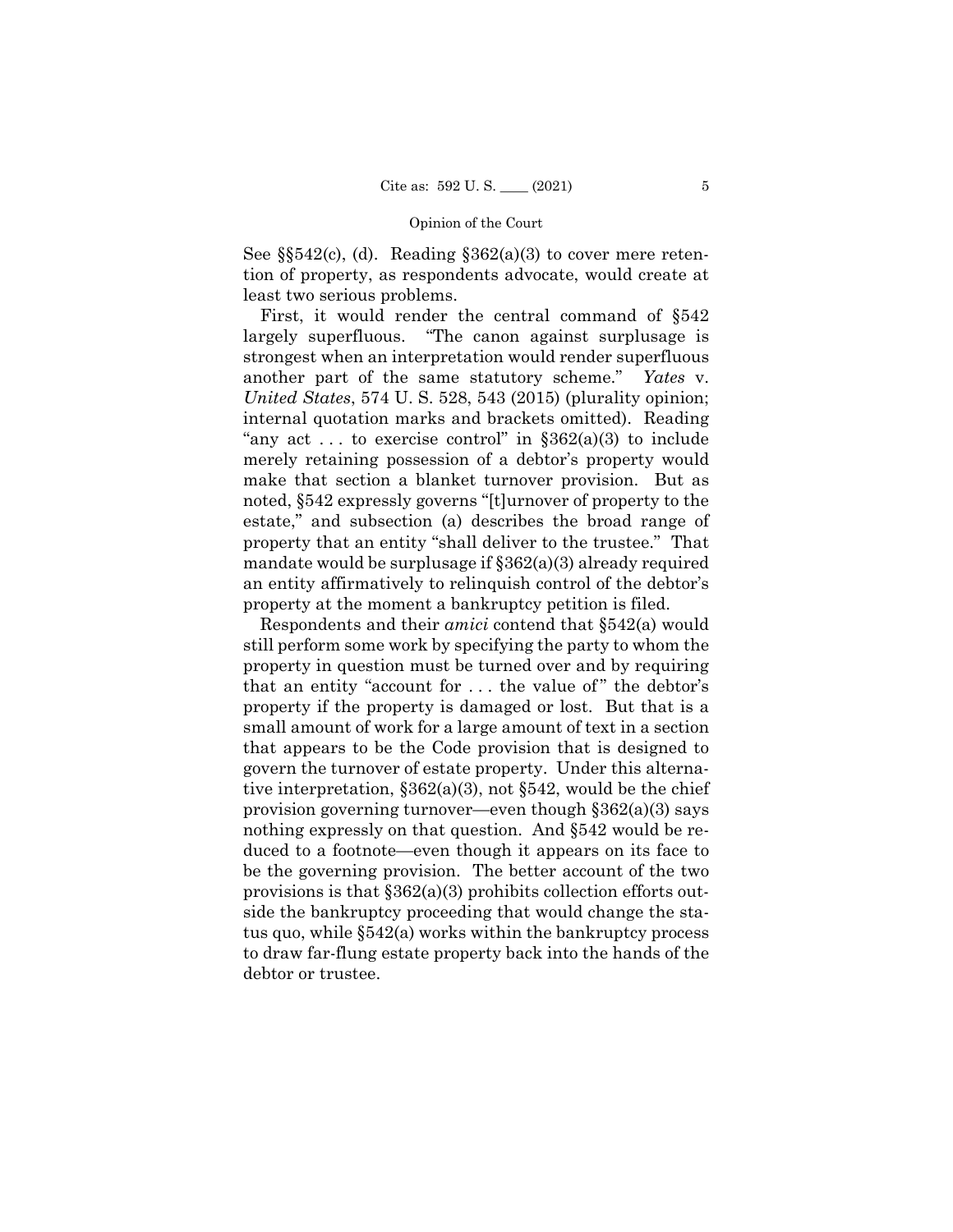#### Opinion of the Court

Second, respondents' reading would render the commands of §362(a)(3) and §542 contradictory. Section 542 carves out exceptions to the turnover command, and §542(a) by its terms does not mandate turnover of property that is "of inconsequential value or benefit to the estate." Under respondents' reading, in cases where those exceptions to turnover under §542 would apply, §362(a)(3) would command turnover all the same. But it would be "an odd construction" of  $\S 362(a)(3)$  to require a creditor to do immediately what §542 specifically excuses. *Citizens Bank of Md.* v. *Strumpf*, 516 U. S. 16, 20 (1995). Respondents would have us resolve the conflicting commands by engrafting  $§542's$  exceptions onto  $§362(a)(3)$ , but there is no textual basis for doing so.

The history of the Bankruptcy Code confirms what its text and structure convey. Both  $\S 362(a)(3)$  and  $\S 542(a)$ were included in the original Bankruptcy Code in 1978. See Bankruptcy Reform Act of 1978, 92 Stat. 2570, 2595. At the time, §362(a)(3) applied the stay only to "any act to obtain possession of property of the estate or of property from the estate." *Id.*, at 2570. The phrase "or to exercise control over property of the estate" was not added until 1984. Bankruptcy Amendments and Federal Judgeship Act of 1984, 98 Stat. 371.

 posed no turnover obligation prior to the 1984 amendment. Respondents do not seriously dispute that  $\S 362(a)(3)$  im-But transforming the stay in §362 into an affirmative turnover obligation would have constituted an important change. And it would have been odd for Congress to accomplish that change by simply adding the phrase "exercise control," a phrase that does not naturally comprehend the mere retention of property and that does not admit of the exceptions set out in §542. Had Congress wanted to make  $\S362(a)(3)$  an enforcement arm of sorts for  $\S542(a)$ , the least one would expect would be a cross-reference to the latter provision, but Congress did not include such a cross-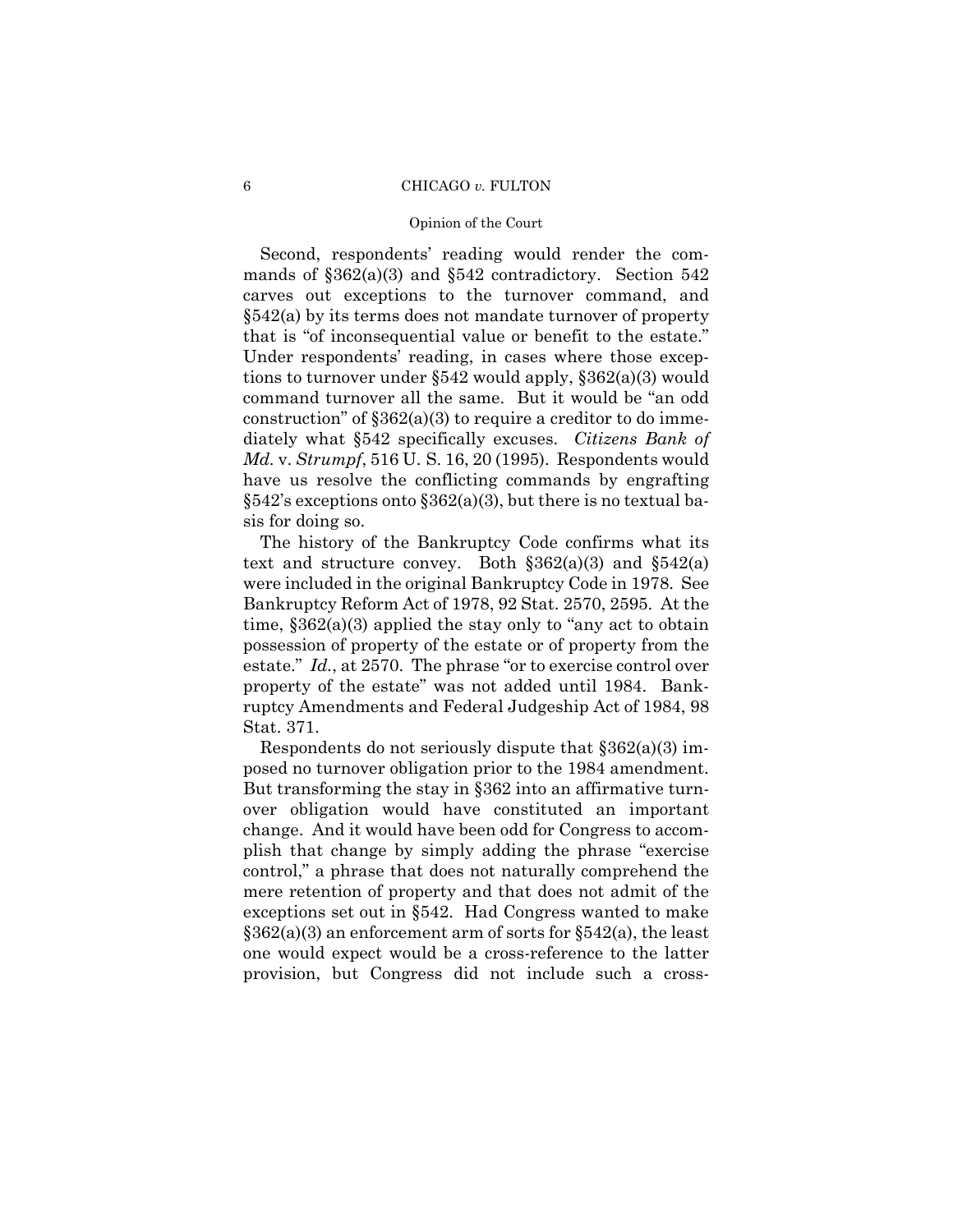reference or provide any other indication that it was transforming  $$362(a)(3)$ . The better account of the statutory history is that the 1984 amendment, by adding the phrase regarding the exercise of control, simply extended the stay to acts that would change the status quo with respect to intangible property and acts that would change the status quo with respect to tangible property without "obtain[ing]" such property.

\* \* \*

Though the parties debate the issue at some length, we need not decide how the turnover obligation in §542 operates. Nor do we settle the meaning of other subsections of  $§362(a).<sup>2</sup>$  We hold only that mere retention of estate property after the filing of a bankruptcy petition does not violate §362(a)(3) of the Bankruptcy Code. The judgment of the Court of Appeals is vacated, and the case is remanded for further proceedings consistent with this opinion.

# *It is so ordered.*

 JUSTICE BARRETT took no part in the consideration or decision of this case.

<sup>&</sup>lt;sup>2</sup>In respondent Shannon's case, the Bankruptcy Court determined that by retaining Shannon's vehicle and demanding payment, the City also had violated  $\S$  $362(a)(4)$  and  $(a)(6)$ . Shannon presented those theories to the Court of Appeals, but the court did not reach them. 926 F. 3d, at 926, n. 1. Neither do we.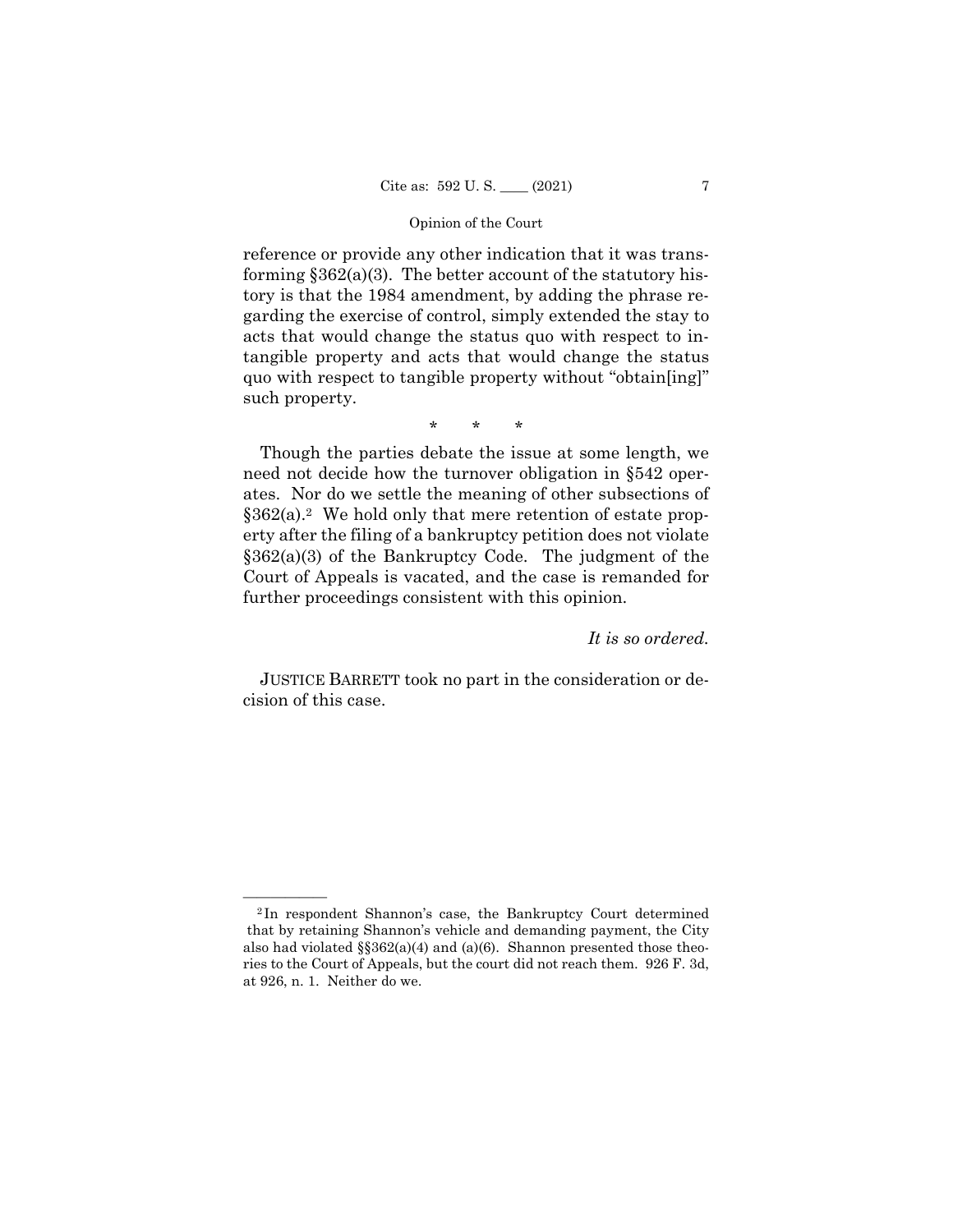# $\frac{1}{2}$  ,  $\frac{1}{2}$  ,  $\frac{1}{2}$  ,  $\frac{1}{2}$  ,  $\frac{1}{2}$  ,  $\frac{1}{2}$  ,  $\frac{1}{2}$ **SUPREME COURT OF THE UNITED STATES**

#### $\frac{1}{2}$  ,  $\frac{1}{2}$  ,  $\frac{1}{2}$  ,  $\frac{1}{2}$  ,  $\frac{1}{2}$  ,  $\frac{1}{2}$ No. 19–357

# CITY OF CHICAGO, ILLINOIS, PETITIONER *v.*  ROBBIN L. FULTON, ET AL.

# ON WRIT OF CERTIORARI TO THE UNITED STATES COURT OF APPEALS FOR THE SEVENTH CIRCUIT

[January 14, 2021]

# JUSTICE SOTOMAYOR, concurring.

Section 362(a)(3) of the Bankruptcy Code provides that the filing of a bankruptcy petition "operates as a stay" of "any act . . . to exercise control over property of the [bankruptcy] estate." 11 U. S. C. §362(a)(3). I join the Court's opinion because I agree that, as used in  $\S 362(a)(3)$ , the phrase "exercise control over" does not cover a creditor's passive retention of property lawfully seized prebankruptcy. Hence, when a creditor has taken possession of a debtor's property, §362(a)(3) does not require the creditor to return the property upon the filing of a bankruptcy petition.

 the automatic stay). Nor has the Court addressed how I write separately to emphasize that the Court has not decided whether and when §362(a)'s other provisions may require a creditor to return a debtor's property. Those provisions stay, among other things, "any act to create, perfect, or enforce any lien against property of the estate" and "any act to collect, assess, or recover a claim against [a] debtor" that arose prior to bankruptcy proceedings.  $\S$ §362(a)(4), (6); see, *e.g., In re Kuehn*, 563 F. 3d 289, 294 (CA7 2009) (holding that a university's refusal to provide a transcript to a student-debtor "was an act to collect a debt" that violated bankruptcy courts should go about enforcing creditors' separate obligation to "deliver" estate property to the trustee or debtor under §542(a). The City's conduct may very well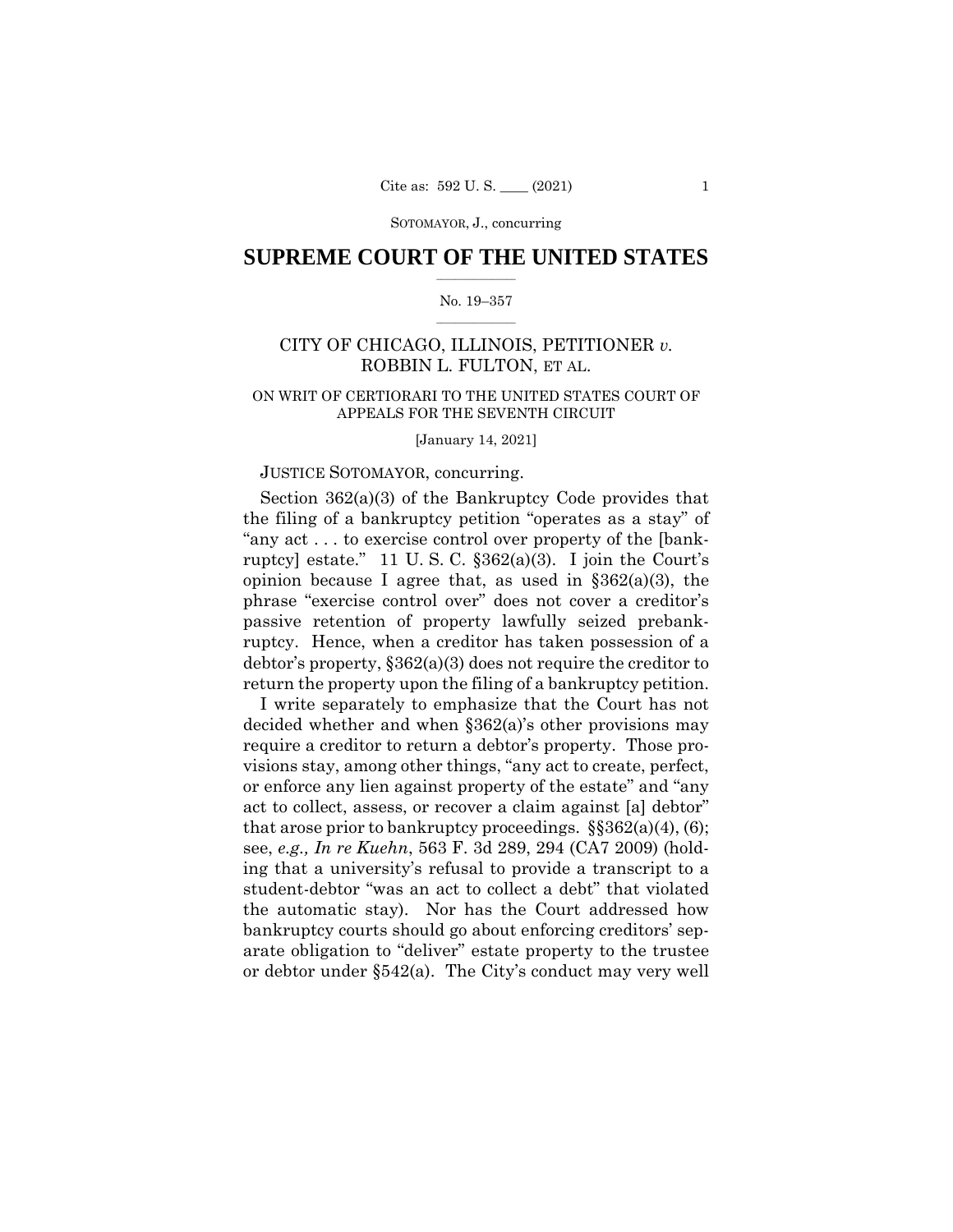violate one or both of these other provisions. The Court does not decide one way or the other.

 the Bankruptcy Code is to grant a '"fresh start" '" to debt-Regardless of whether the City's policy of refusing to return impounded vehicles satisfies the letter of the Code, it hardly comports with its spirit. "The principal purpose of ors. *Marrama* v. *Citizens Bank of Mass.*, 549 U. S. 365, 367 (2007) (quoting *Grogan* v. *Garner*, 498 U. S. 279, 286 (1991)). When a debtor files for Chapter 13 bankruptcy, as respondents did here, "the debtor retains possession of his property" and works toward completing a court-approved repayment plan. 549 U. S., at 367. For a Chapter 13 bankruptcy to succeed, therefore, the debtor must continue earning an income so he can pay his creditors. Indeed, Chapter 13 bankruptcy is available only to "individual[s] with regular income." 11 U. S. C. §109(e).

 front or after the court confirmed Peake's bankruptcy plan. For many, having a car is essential to maintaining employment. Take, for example, respondent George Peake. Before the City seized his car, Peake relied on his 200,000 mile 2007 Lincoln MKZ to travel 45 miles each day from his home on the South Side of Chicago to his job in Joliet, Illinois. In June 2018, when the City impounded Peake's car for unpaid parking and red-light tickets, the vehicle was worth just around \$4,300 (and was already serving as collateral for a roughly \$7,300 debt). Without his car, Peake had to pay for rides to Joliet. He filed for bankruptcy, hoping to recover his vehicle and repay his \$5,393.27 debt to the City through a Chapter 13 plan. The City, however, refused to return the car until either Peake paid \$1,250 up-As a result, Peake's car remained in the City's possession for months. By denying Peake access to the vehicle he needed to commute to work, the City jeopardized Peake's ability to make payments to *all* his creditors, the City included. Surely, Peake's vehicle would have been more valuable in the hands of its owner than parked in the City's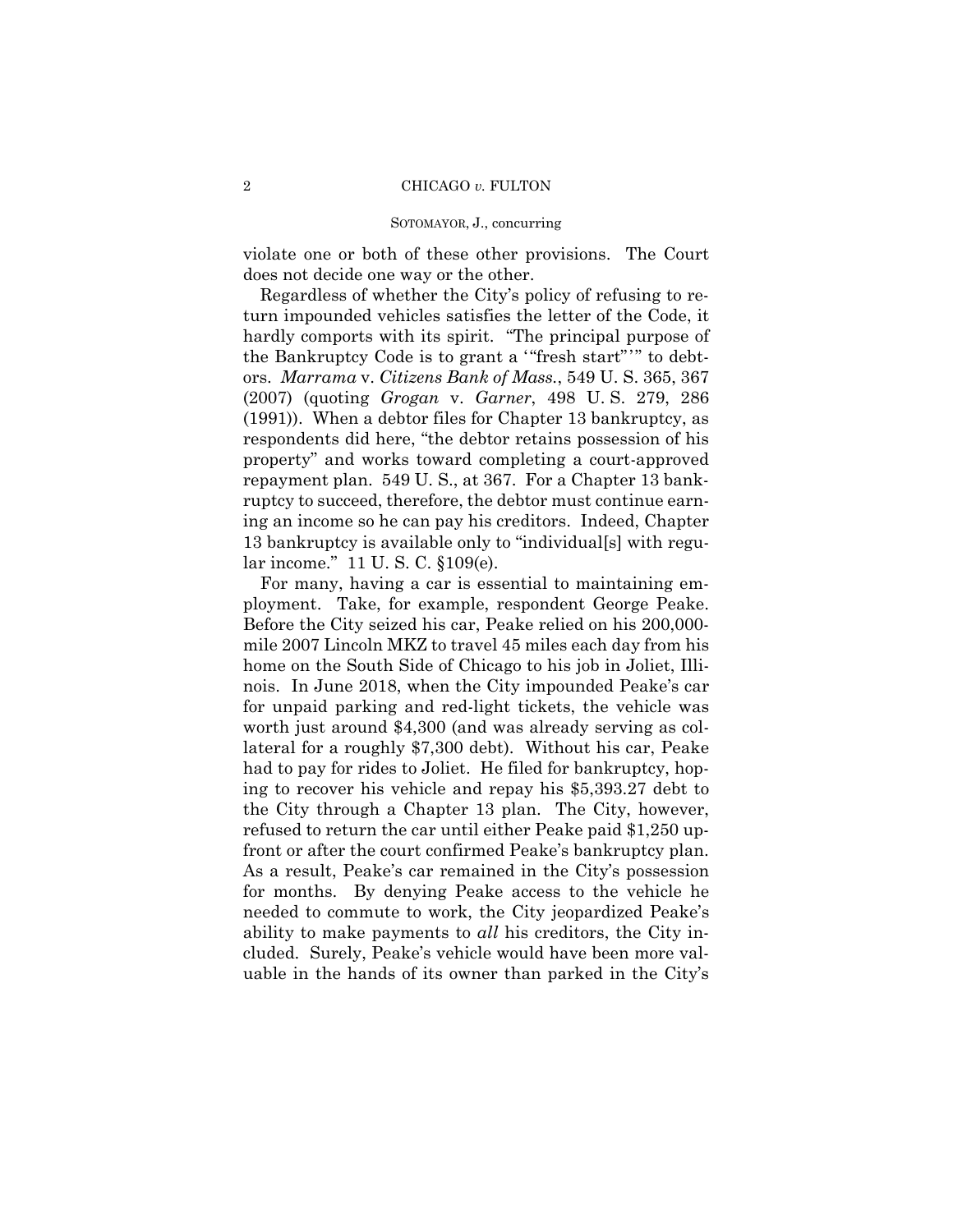impound lot.1

Peake's situation is far too common.2 Drivers in low-income communities across the country face similar vicious cycles: A driver is assessed a fine she cannot immediately pay; the balance balloons as late fees accrue; the local government seizes the driver's vehicle, adding impounding and storage fees to the growing debt; and the driver, now without reliable transportation to and from work, finds it all but impossible to repay her debt and recover her vehicle. See Brief for American Civil Liberties Union et al. as *Amici Curiae* 11–16, 31–32. Such drivers may turn to Chapter 13 bankruptcy for a "fresh start." *Marrama*, 549 U. S., at 367 (internal quotation marks omitted).3 But without their vehicles, many debtors quickly find themselves unable to make their Chapter 13 payments. The cycle thus continues, disproportionately burdening communities of color, see Brief for American Civil Liberties Union et al. as *Amici Curiae* 17, and interfering not only with debtors' ability to earn an income and pay their creditors but also with their access to childcare, groceries, medical appointments, and other necessities.

Although the Court today holds that §362(a)(3) does not

<sup>&</sup>lt;sup>1</sup> Even though  $\S 362(a)(3)$  does not require turnover, whether and when the City may sell impounded cars is an entirely different matter. See, *e.g., In re Cowen*, 849 F. 3d 943, 950 (CA10 2017) ("It's not hard to come up with examples of . . . 'acts' that 'exercise control' over, but do not 'obtain possession of,' the estate's property, e.g*.,* a creditor in possession who improperly sells property belonging to the estate").

<sup>2</sup>See, *e.g.,* Ramos, Chicago Seized and Sold Nearly 50,000 Cars Over Tickets Since 2011, Sticking Owners With Debt, WBEZ News (Jan. 7, 2019) (online source archived at www.supremecourt.gov). 3The 10-year period from 2007 to 2017, for instance, saw a tenfold in-

crease in the number of Chicagoans filing Chapter 13 bankruptcies that involved debt to the City. See Sanchez & Kambhampati, Driven Into Debt: How Chicago Ticket Debt Sends Black Motorists Into Bankruptcy, ProPublica Illinois (Feb. 27, 2018) (online source archived at www.supremecourt.gov).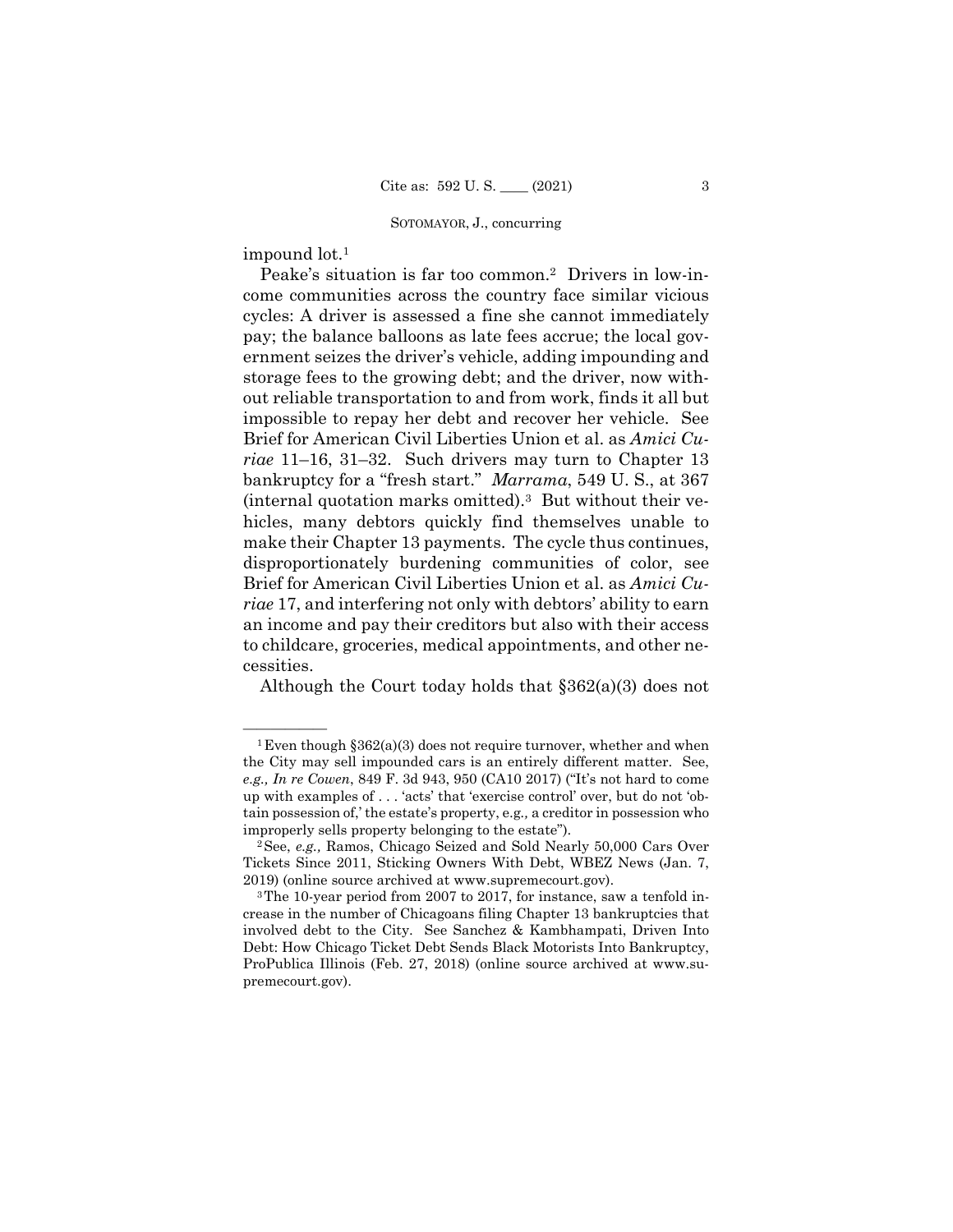#### SOTOMAYOR, J., concurring

require creditors to turn over impounded vehicles, bankruptcy courts are not powerless to facilitate the return of debtors' vehicles to their owners. Most obviously, the Court leaves open the possibility of relief under §542(a). That section requires any "entity," subject to some exceptions, to turn over "property" belonging to the bankruptcy estate. 11 U. S. C. §542(a). The debtor, in turn, must be able to provide the creditor with "adequate protection" of its interest in the returned property, §363(e); for example, the debtor may need to demonstrate that her car is sufficiently insured. In this way, §542(a) maximizes value for all parties involved in a bankruptcy: The debtor is able to use her asset, which makes it easier to earn an income; the debtor's unsecured creditors, in turn, receive timely payments from the debtor; and the debtor's secured creditor, for its part, receives "adequate protection [to] replace the protection afforded by possession." *United States* v. *Whiting Pools, Inc.*, 462 U. S. 198, 207 (1983). Secured creditors cannot opt out of this arrangement. As even the City acknowledges,  $§542(a)$  "impose[s] a duty of turnover that is mandatory when the statute's conditions . . . are met." Brief for Petitioner 37.

 case." *Bullard* v. *Blue Hills Bank*, 575 U. S. 496, 505 (2015). The trouble with §542(a), however, is that turnover proceedings can be quite slow. The Federal Rules of Bankruptcy Procedure treat most "proceeding[s] to recover . . . property" as "adversary proceedings." Rule 7001(1). Such actions are, in simplified terms, "essentially full civil lawsuits carried out under the umbrella of [a] bankruptcy Because adversary proceedings require more process, they take more time. Of the turnover proceedings filed after July 2019 and concluding before June 2020, the average case was pending for over 100 days. See Administrative Office of the United States Courts, Time Intervals in Months From Filing to Closing of Adversary Proceedings Filed Under 11 U. S. C. §542 for the 12-Month Period Ending June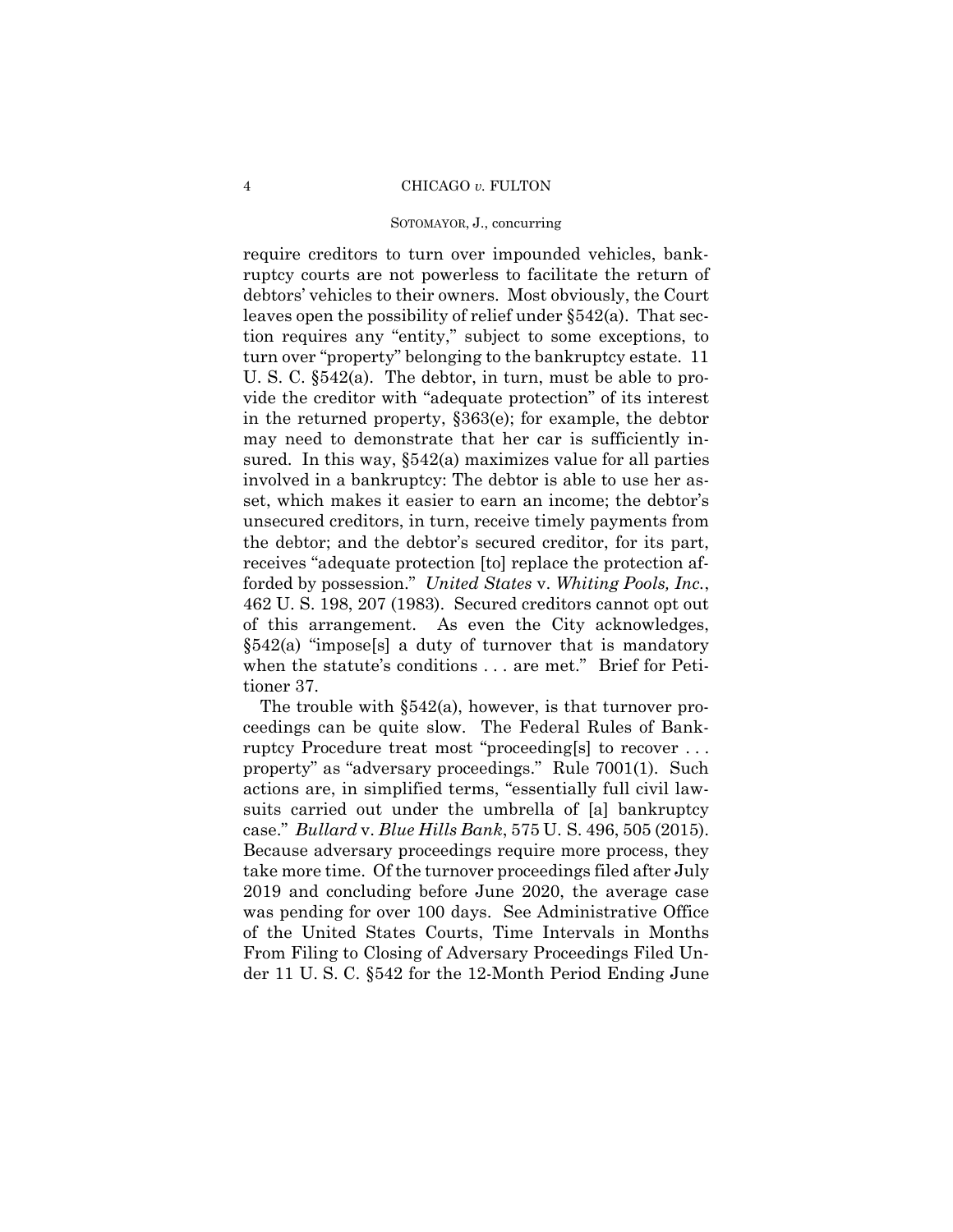30, 2020, Washington, DC: Sept. 25, 2020.

or order preliminary relief requiring temporary turnover. One hundred days is a long time to wait for a creditor to return your car, especially when you need that car to get to work so you can earn an income and make your bankruptcyplan payments. To address this problem, some courts have adopted strategies to hurry things along. At least one bankruptcy court has held that §542(a)'s turnover obligation is automatic even absent a court order. See *In re Larimer*, 27 B. R. 514, 516 (Idaho 1983). Other courts apparently will permit debtors to seek turnover by simple motion, in lieu of filing a full adversary proceeding, at least where the creditor has received adequate notice. See Tr. of Oral Arg. 81 (counsel for the City stating that "[i]n most bankruptcy courts, if a creditor responds to a motion [for turnover] by" arguing that the debtor should have instituted an adversary proceeding, the bankruptcy judge will ask whether the creditor received "actual notice"); Brief for United States as *Amicus Curiae* 32 (reporting that "some courts have granted [turnover] orders based solely on a motion"); but see, *e.g., In re Denby-Peterson*, 941 F. 3d 115, 128–131 (CA3 2019) (holding that debtors must seek turnover through adversary proceedings). Similarly, even when a turnover request does take the form of an adversary proceeding, bankruptcy courts may find it prudent to expedite proceedings See, *e.g., In re Reid*, 423 B. R. 726, 727–728 (Bkrtcy. Ct. ED Pa. 2010); see generally 10 Collier on Bankruptcy ¶ 7065.02 (16th ed. 2019).

Ultimately, however, any gap left by the Court's ruling today is best addressed by rule drafters and policymakers, not bankruptcy judges. It is up to the Advisory Committee on Rules of Bankruptcy Procedure to consider amendments to the Rules that ensure prompt resolution of debtors' requests for turnover under §542(a), especially where debtors' vehicles are concerned. Congress, too, could offer a statu-